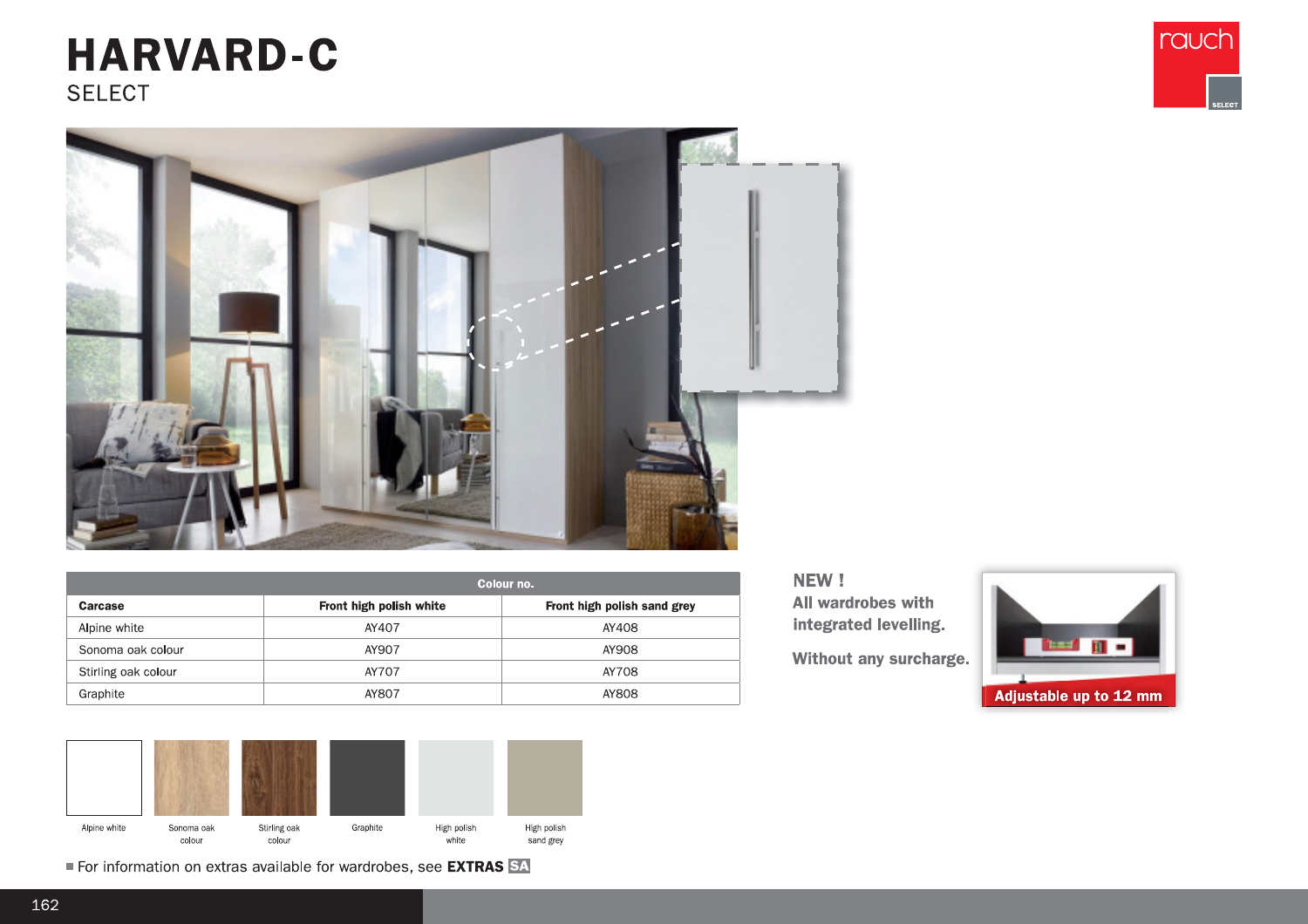## **HARVARD-C**

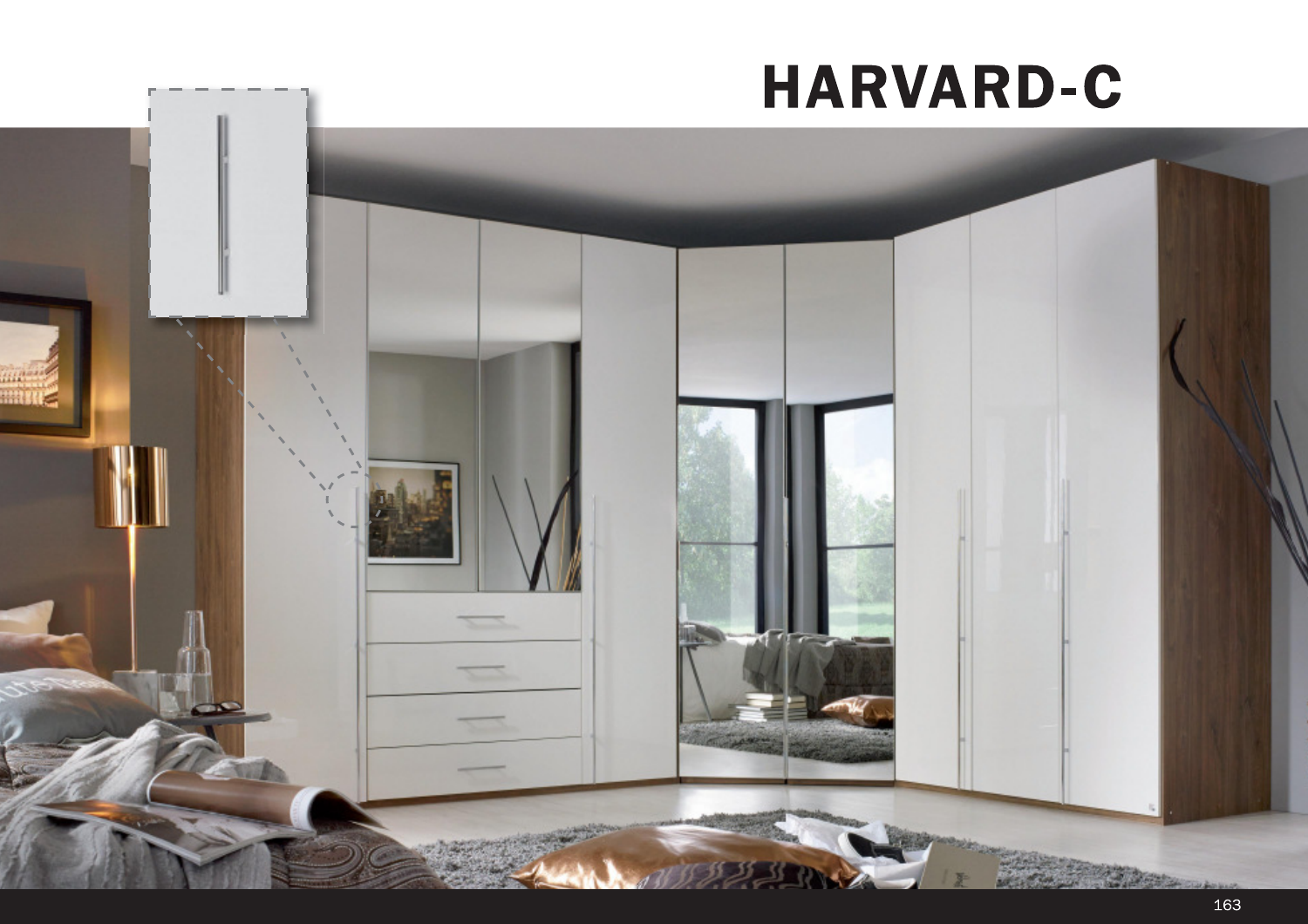## **HARVARD-C SELECT**



rauch

|                                                                                                                           |                                |                       | Folding/hinged door wardrobes, height 222 cm, depth 60 cm |                       |                            |  |
|---------------------------------------------------------------------------------------------------------------------------|--------------------------------|-----------------------|-----------------------------------------------------------|-----------------------|----------------------------|--|
| High polish with handle bar (chrome)                                                                                      |                                |                       |                                                           | with 4 drawers        |                            |  |
|                                                                                                                           |                                | All doors high polish | High polish/mirror door(s)                                | All doors high polish | High polish/mirror door(s) |  |
| 90<br>90                                                                                                                  |                                |                       |                                                           | Ξ                     |                            |  |
| ÷.                                                                                                                        | Width 91 cm                    | Art. No. 4Z48         | Art. No. 5638                                             | Art. No. 4254         | Art. No. 5Y04              |  |
|                                                                                                                           | 2-doors                        |                       |                                                           |                       |                            |  |
| 90 45<br>45 45 45                                                                                                         |                                |                       | *ØA.                                                      |                       |                            |  |
| 圓                                                                                                                         | Width 136 cm                   | Art. No. 4Z29         | Art. No. 5Z32                                             | Art. No. 4Z34         | Art. No. 5233              |  |
| $\overline{\vee}$                                                                                                         | 3-doors, 1 hinged door (left)  |                       |                                                           |                       |                            |  |
| 45 90 45<br>45 90 45                                                                                                      |                                |                       |                                                           |                       |                            |  |
| $\frac{1}{2}$                                                                                                             | Width 181 cm                   | Art. No. 4Z35         | Art. No. 5Z34                                             | Art. No. 4Z36         | Art. No. 5235              |  |
|                                                                                                                           | 4-doors                        |                       |                                                           |                       |                            |  |
| 45 90 45 45<br>90 45 90                                                                                                   |                                | 치 치 치                 |                                                           | 圃                     | 邕                          |  |
| 峊                                                                                                                         | Width 225 cm                   | Art. No. 4Z37         | Art. No. 5236                                             | Art. No. 4Z38         | Art. No. 5237              |  |
| $\triangledown$ 7<br>$\bigtriangledown$                                                                                   | 5-doors, 1 hinged door (right) |                       |                                                           |                       |                            |  |
| Standard equipment in each<br>fitment includes:<br>1 shelf and<br>1 hanging rail<br>adjustable to your<br>desired height. |                                |                       |                                                           |                       |                            |  |
| The fronts of the drawers have<br>a high polish finish.                                                                   |                                |                       |                                                           |                       |                            |  |